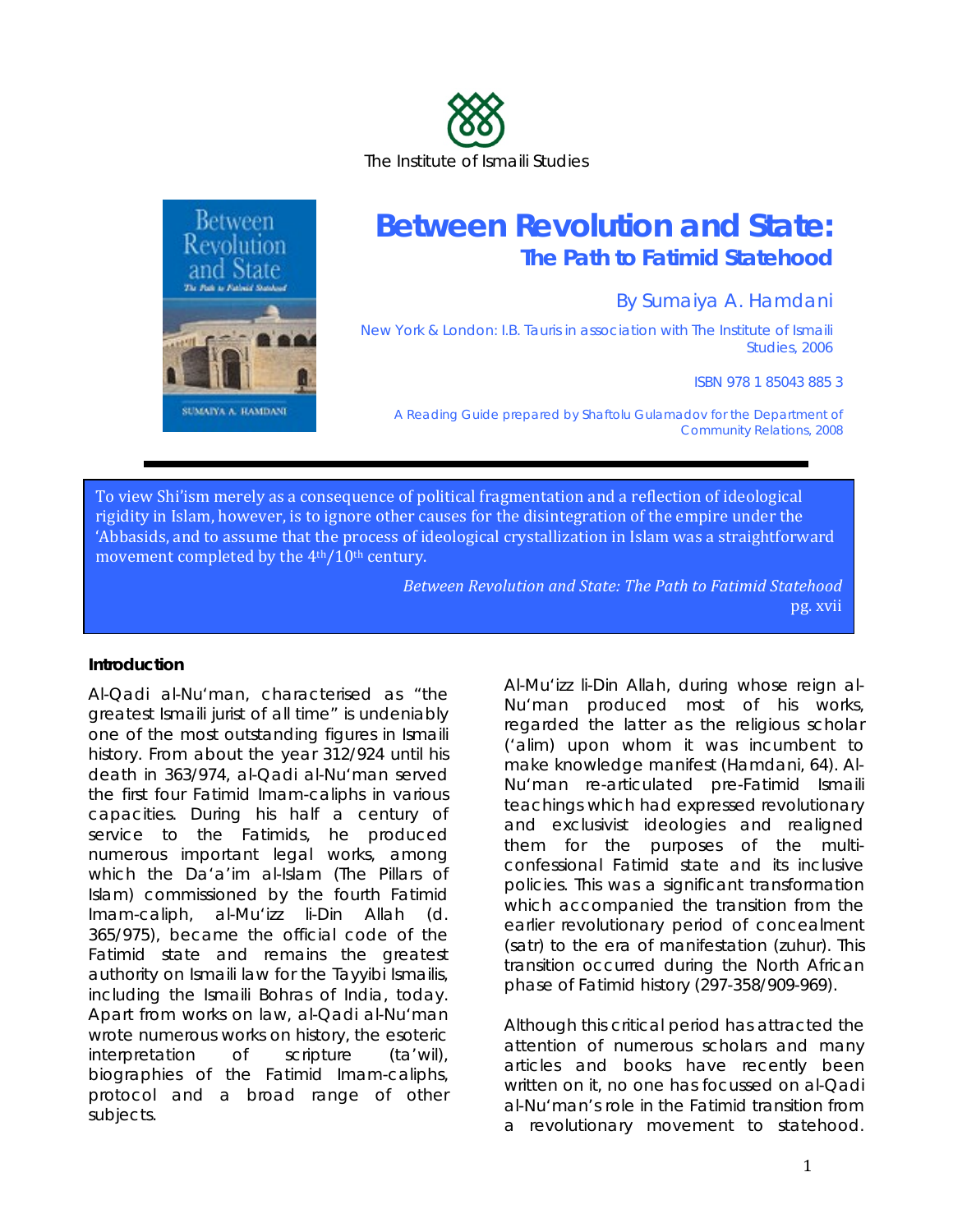Sumaiya Hamdani redresses this issue in her eminently readable and well-researched work, *Between Revolution and State: The Path to Fatimid State* by exploring the crucial role of al-Qadi al-Nu'man's exoteric (*zahiri*) works in "the transition from revolution (*da'wa*) to state (*dawla*), or from a Shi'i opposition movement to an Islamic empire" (Hamdani, xxvi). *Between Revolution and State* is an insightful analysis of al-Nu'man's *Da'a'im al-Islam* (Pillars of Islam), *Ikhtilaf usul al-madhahib* (Differences Among the Schools of Law), *Kitab iftitah al-da'wa waibtida' al-dawla* (The Beginning of the Mission and Establishment of the State), *Kitab almajalis wa'l-musayarat* (The Book of Sessions and Excursions) and *Kitab al-himma fi adab atba' al-a'imma* (The Book of Etiquette Necessary for the Followers of the Imams) (Hamdani, xxvi). In studying these works, Hamdani considers the scope and role of the Fatimids within the broader context of Islamic history and thought.

#### **Structure and Content of the Book**

The book is divided into five chapters with an introduction and a conclusion. In the introduction entitled, 'The Fatimids and the Ismaili Shi'i Century', readers are provided with a general overview of the political and ideological milieu of the 4<sup>th</sup>/10<sup>th</sup> century, which some scholars have categorised as a period of political fragmentation under Abbasid rule and a time of rupture in the Islamic community. Hamdani does not accept this explanation and argues that this view is in part the result of scholars' focus on presenting Sunni Islam as normative, consequently, marginalising Shi'i Islam. She argues that if Shi'ism is viewed as a mere consequence of political fragmentation, other significant causes for the disintegration of the Abbasid empire are cast aside. She also challenges the view that the process of ideological crystallization in Islam was completed by the 4<sup>th</sup>/10<sup>th</sup> century and argues that the canonisation of religious and legal traditions evolved over a longer period of time.

The Fatimids contested with the Abbasids over the leadership of the Muslim world. By examining the establishment of the Fatimid state, *Between Revolution and State* offers an exploration in which the role of Shi'ism within the multiple interpretations of Islam could be re-examined and better appreciated. Seen in this perspective, the Fatimid experience is the culmination of a historical process.

After a brief survey of the origins of Shi'ism and its analysis in the evolving political and religious contexts, the author proceeds to discuss works on the Fatimids by modern scholars. She argues that although many scholars have published works on the history of Ismaili communities and complemented our knowledge of Fatimid doctrines, economy, society, institutions, military organisations, etc., assessing the place or role of Ismaili Shi'ism within the broader context of Islamic history and thought has been largely eschewed. Although many Fatimid texts have been discovered and numerous studies have been devoted to them, Hamdani states that, "little attention has been given to assessing them, as part of the Fatimid effort to consolidate power and make the transition from a revolutionary state, or from a Shi'i opposition movement to rulers of an Islamic empire" (Hamdani, xxvi).

Towards the end of the Introduction, the author states that in the revolutionary period the Fatimid mission (*da'wa*) relied on the Shi'i doctrine of imams in concealment. However, after coming to power, the Fatimid state (*dawla*) needed new legitimizing narratives which resulted in an important re-articulation of the Ismaili doctrine of *imama*, or rule of the Fatimid imams from the *Ahl al-Bayt* (People of the House, i.e. household of the Prophet)*,*  that was intended to provide a universalist basis for the Fatimid rule. She reiterates that these narratives were legitimised by al-Qadi al-Nu'man.

## *From Revolution to State*

The first chapter, entitled, "From Revolution to State"*,* reviews the origins and history of the early Ismailis until the establishment of the Fatimid state in North Africa in the 4th/10th century. This overview provides the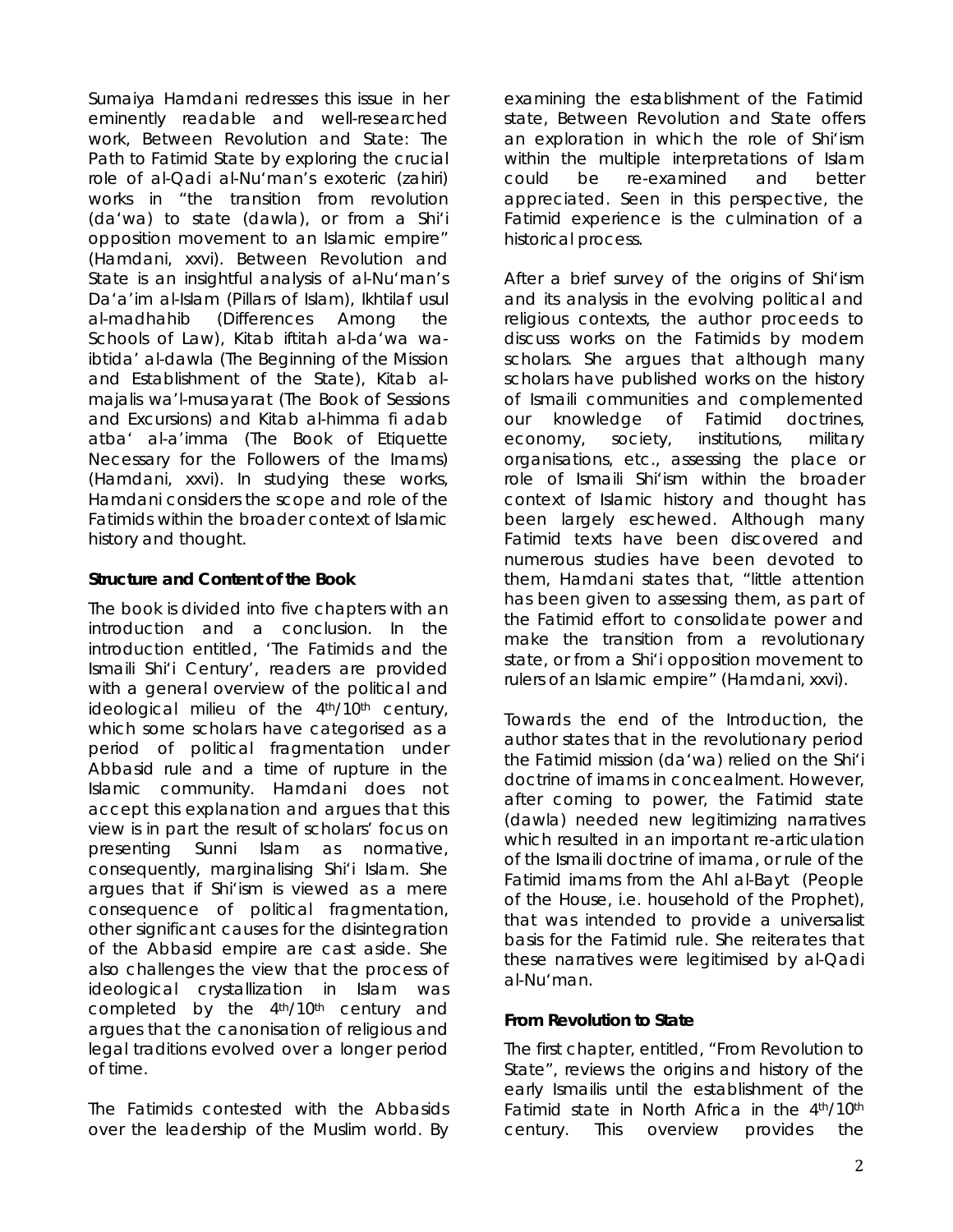background necessary for understanding the circumstances that resulted in the *zahiri* literature of the North African period. It provides information on the major events that brought the Fatimids to power. The chapter begins with the succession crisis after the death of the Imam Ja'far al-Sadiq in 148/765. Hamdani reminds us that the group who supported the imamate of Muhammad, the son of Isma'il b. Ja'far al-Sadiq, eventually emerged as the nascent Ismaili community. Relying on the authority of renowned scholars of Ismaili history, she presents the subsequent history of the Ismailis, who survived in rather obscure circumstances before 'Abd Allah al-Mahdi claimed the imamate in 286/899 and was proclaimed the first Fatimid caliph in 297/909.

As the chapter progresses, the author examines the activities of the Ismaili *da'i* Abu 'Abd Allah al-Shi'i in North Africa focussing on his religious and political achievements. The chapter briefly mentions Imam al-Mahdi's escape from Syria to the Maghrib, where he was placed under house arrest at Sijilmasa, his subsequent rescue and the foundation of the Fatimid state in 296/909 at Raqqada, in modern day Tunisia.

A number of reasons for the success of the Fatimids in North Africa are explored in the remaining parts of the chapter, among which the measures taken by Da'i Abu 'Abd Allah to persuade the people of the region to adopt his cause are noteworthy.

Using a number of Sunni sources, Hamdani demonstrates how Sunni notables in major cities such as Qayrawan blessed and congratulated Imam 'Abd Allah al-Mahdi at his accession to the caliphate and sought his protection. However, threatened by Fatimid rule and the position of the Imam as the source of religious and political authority, local Sunni leaders who had enjoyed a more favourable position under the Aghlabid dynasty, which ruled prior to the Fatimids, were hostile. As the Fatimids ruled as a minority religious group over a Sunni majority, they devised a more pluralistic religious policy. As Hamdani observes, the Fatimids

institutionalised the principle of religious freedom and developed a public (*zahiri*) discourse acceptable to the Sunni majority. At the same time esoteric (*batini*) principles continued to be disseminated to the Ismaili community.



#### **From Batin to Zahir**

The second chapter examines the sociopolitical environment that informed al-Nu'man's writings. Hamdani briefly reviews the period of concealment (*satr*), which began with Imam Muhammad b. Isma'il's disappearance, and discusses the necessity of the Imam's manifestation (*zuhur*) before identifying several challenges that Imam 'Abd Allah al-Mahdi had to confront upon his succession. These challenges were dealt with through subtle changes to messianic expectations, genealogical disclosures and the removal of political and religious opposition.

The chapter moves on to explore several debates between Sunni communities, both Malikis and Hanafis, and members of the Ismaili *da'wa*. It contends that in asserting the legitimacy of the Fatimids, the *da'is* did not refer to the messianic arguments of the *satr* period, but grounded their debates in the commonly accepted *hadiths,* Qur'an and historical events such as Ghadir Khumm. The debates show that the *da'wa* "found it necessary to structure its inquiry around issues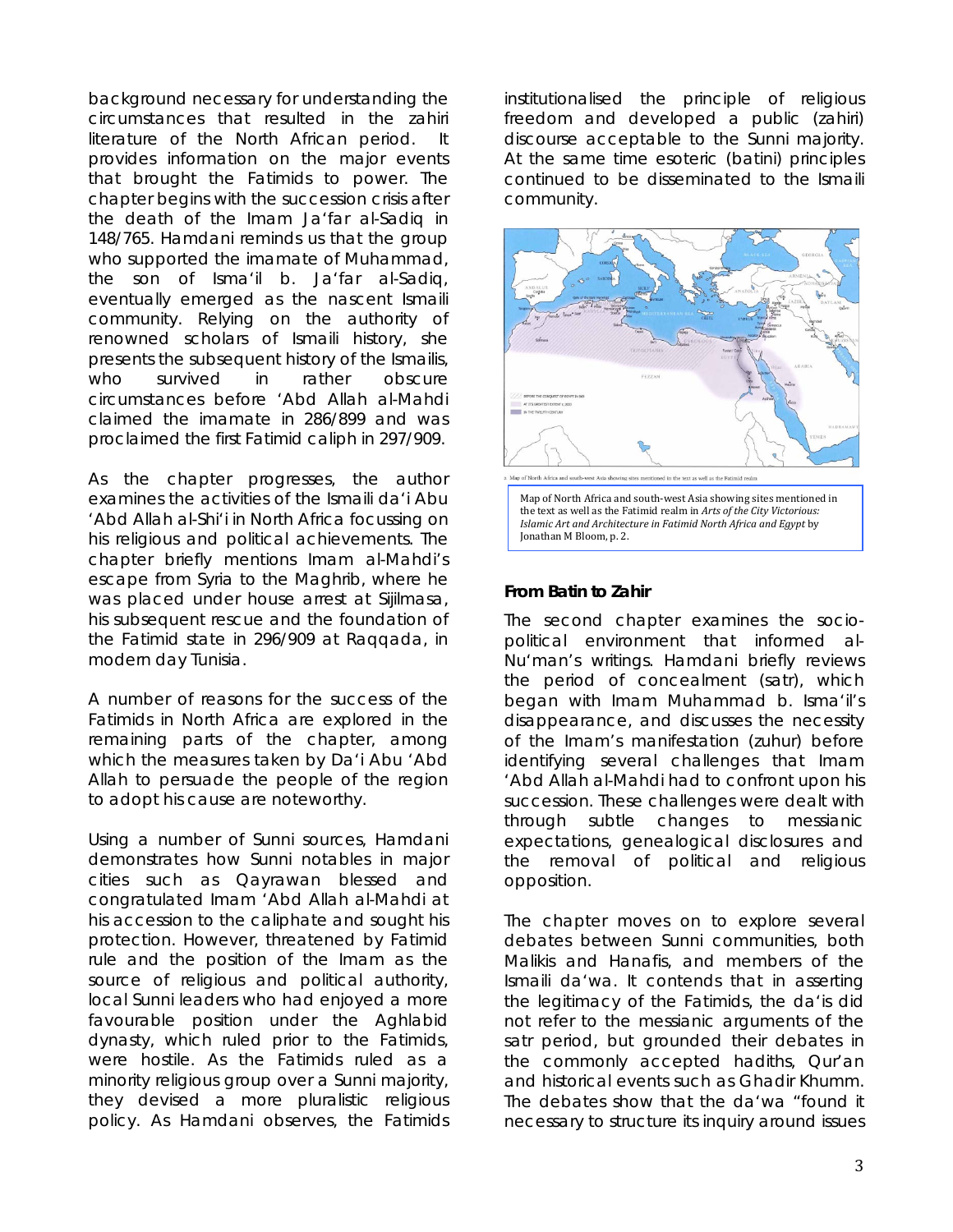and questions of *usul al-fiqh* and the history of the first Islamic state, as distinct from the more spiritual and esoteric concerns reflected in, say, the *Kitab al-'alim wa'lghulam* of Ja'far b. Mansur al-Yaman in order to ensure that the political authority of the Fatimid state was accepted" (Hamdani, 46).

The next three chapters look at al-Nu'man's *zahiri* works. The author states that these works "represent three genres of literature that are quintessentially *zahiri* in nature…the *Da'a'im…*is an example of *fiqh*, the *Majalis…*is a compilation of *hadiths…*and the *Kitab al-himma,* is a manual of duties and conventions of obedience to the imam" (Hamdani, 53). Each of these provides an insight into how *batini* issues came to be addressed in a *zahiri* context.

## **The** *Zahiri* **Framework**

The third chapter explores central themes in al-Nu'man's *Da'a'im al-Islam*, which express the Fatimid policy of conciliation and ideological accommodation of Sunni and other Shi'i communities with a view to establish a consensus for the legitimacy of the Fatimid state. Hamdani reviews the attempts of the Fatimid Imam-caliph al-Mu'izz, who commissioned the *Da'a'im,* to accommodate dissident Ismailis within his community*.* The chapter on *walaya*, represents, "the culmination of the development of al-Nu'man's legal thought and reflect[s]…the transition from Shi'i revolution to a major Islamic state" (Hamdani, 63).

In discussing the rightful claim of Imam 'Ali b. Abi Talib and his descendants to the leadership of the community he uses arguments rooted in Qur'anic verses, Prophetic *hadiths*, historical evidence and *hadiths* from Imams Ali b. Abi Talib, Muhammad al-Baqir and Ja'far al-Sadiq. For instance, al-Nu'man's definition of *iman*, which consists of intention (*niyya*) as well as acts and professions of faith, is based on the authority of the Imam Ja'far al-Sadiq, who as Hamdani states, "established a reputation among the Sunni scholars of his day, as he did among his own circle and within Shi'i legal tradition" (Hamdani, 75). Hamdani goes on to state that "al-Nu'man's reliance on the teachings of al-Baqir and al-Sadiq thus aided the acceptance of the *Da'a'im* in Twelver Shi'i legal tradition…and even won the respect of Sunnis" (Hamdani, 75).

Shi'i principles such as devotion to the Prophet's family are explained on the authority of Imams al-Baqir and al-Sadiq and are similarly rooted in Qur'anic verses. For example, the Qur'anic verse 42:23 "Say, I (the Prophet) ask of you (the people) no fee except love of kin (q*urba*)" is interpreted as textual proof of the preference for the Prophet's family, the *Ahl al-Bayt* (Hamdani, 80-81).

Towards the end of the chapter, the author examines al-Nu'man's critique of Sunni jurisprudence (*fiqh*) and his attempts to establish the superiority of Ismaili law, which is based on the Qur'an, the *hadiths* of the Prophet on the authority of the *Ahl al-Bayt*  and interpretations made by the ruling imams. Al-Nu'man quotes *hadiths* to support arguments for the superiority of the knowledge of the Imam in interpreting law. Similarly, he provides *hadiths* from Sunni scholars, such as the Hanafi Ibn Abi Layla, who recognized the higher authority of Ali b. Abi Talib's opinions against those of the other Companions of Prophet Muhammad. (Hamdani, 84).

The *Da'a'im* sought to establish the legitimacy of Fatimid sovereignty, "through arguments that could be historically and doctrinally defended to a larger audience, including the Sunnis" (Hamdani, 92).

## *Zahiri* **Paradigms**

The fourth chapter explores al-Nu'man's two historical works, the *Iftitah* and *Kitab almajalis.* The *Iftitah* explores the spread of the Fatimid *da'wa* and conquests of *Da'i* Abu 'Abd Allah al-Shi'i in North Africa until the establishment of the Fatimid state in 297/909. The *Kitab al-majalis* recounts courtly events of Imam al-Mu'izz based on al-Nu'man's own personal experiences. Hamdani compares the form in which *Iftitah* was composed with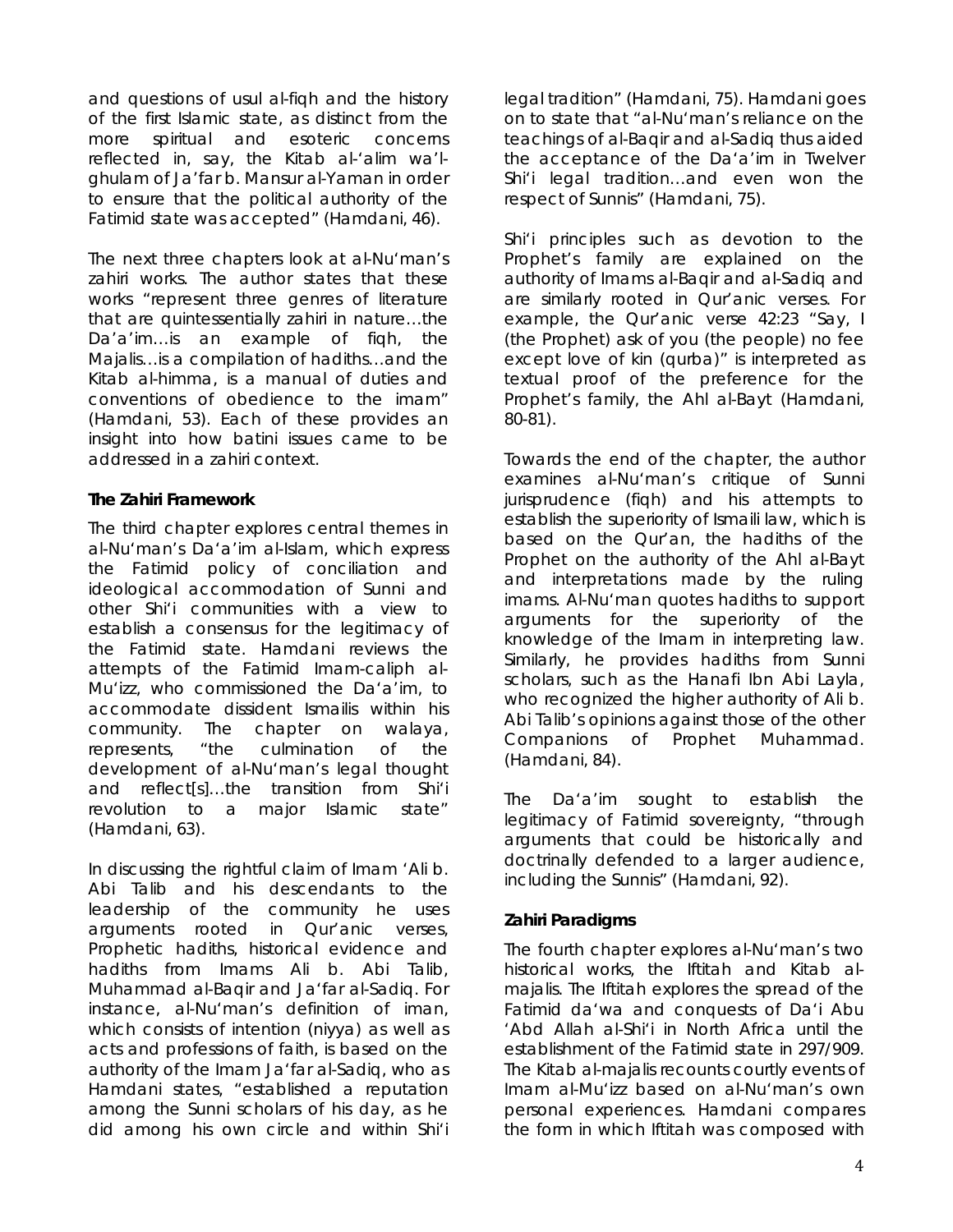that of Sunni conquest literature (*futuh)* and draws comparisons between the *Kitab almajalis* and the hagiographical *akhbar*  tradition regarding the imams in Twelver Shi'i literature. She points out that al-Nu'man, "charted a course between Sunni and Shi'i literary and historiographical traditions, modifying and developing from them important Ismaili contributions to Islamic historiography" (Hamdani, 93).

The author goes on to say that the Sunni *futuh* literature is permeated with "the heroic and sentimental", serving as a paradigm of virtues of the Prophet, his Companions and the earliest Muslims (Hamdani, 95). In this sense Al-Nu'man's *Iftitah* is an example of Ismaili *futuh* work presenting the heroic ventures of al-Shi'i and recording Fatimid conquests. "Just as early *futuh* constructed a paradigm of Islamic triumph", states Hamdani, "so also did the *Iftitah* of Ismaili Shi'i triumph" (Hamdani, 95). However, the *Iftitah*  differs from Sunni *futuh* literature in many ways and the fact that al-Nu'man "liberates the narrative of the *Iftitah* from the cumbersome apparatus and form of *hadith*based history" is one of the major differences (Hamdani, 95). At this juncture, the author observes that the book also differs from Twelver Shi'i literature in terms of its content. She states that "having often been excluded from power and frequently oppressed, they [the Twelver Shi'is] were more inclined to develop a hagiographical rather than a historical literature to assert and commemorate their imams and their own community of followers" (Hamdani, 96). The *Iftitah*, on the other hand, contributes to the construction of a historical image of the imams.

According to al-Nu'man, the purpose of writing the *Majalis* was to, "impart some of the knowledge and wisdom of the imams as [al-Nu'man] had experienced it, and to relay what he had heard, seen and understood to future generations" (Hamdani, 98). Hamdani argues that the *Majalis* is not mere hagiography, but that its historical reports "were intended to celebrate the example of an imam-caliph, or to establish a paradigm

for the just rule of an imam" (Hamdani, 98). The *Majalis* describes the life and times of al-Mu'izz and the range of his knowledge and wisdom, which explains the religious and extends to the mundane and even the scientific. It explores issues of the relationship between al-Mu'izz and his *da'wa*, whose doctrines he sometimes found to be extreme. In addition to these, the work reveals aspects of the relationship between al-Nu'man and al-Mu'izz. Importantly, the *Majalis* provides accounts and reports that describe al-Mu'izz's relationship with the Umayyads of Spain, the Byzantines and the Abbasids, all of whom vied for control over the Mediterranean. Hamdani concludes that:

The image the *Majalis* provides of al-Mu'izz's political career is impressive and consistent with the Islamic ideal of the just ruler: triumphant yet tolerant, knowledgeable and wise, able to provide the moral and political guidance that was exemplified by the Prophet and his family. The traditional and often mythic expressions of Twelver Shii hagiography, preoccupied with the eschatological and soteriological function of an imam in occultation, are here countered by a very human and accessible portrait of a real historical figure. (Hamdani, 111).



Kairouan Mosque in *Arts of the City Victorious: Islamic Art and Architecture in Fatimid North Africa and Egypt* by Jonathan M Bloom, p. 20.

Fatimid achievement of power reflects the shift from hagiography to history and from a revolutionary movement to a major Islamic state.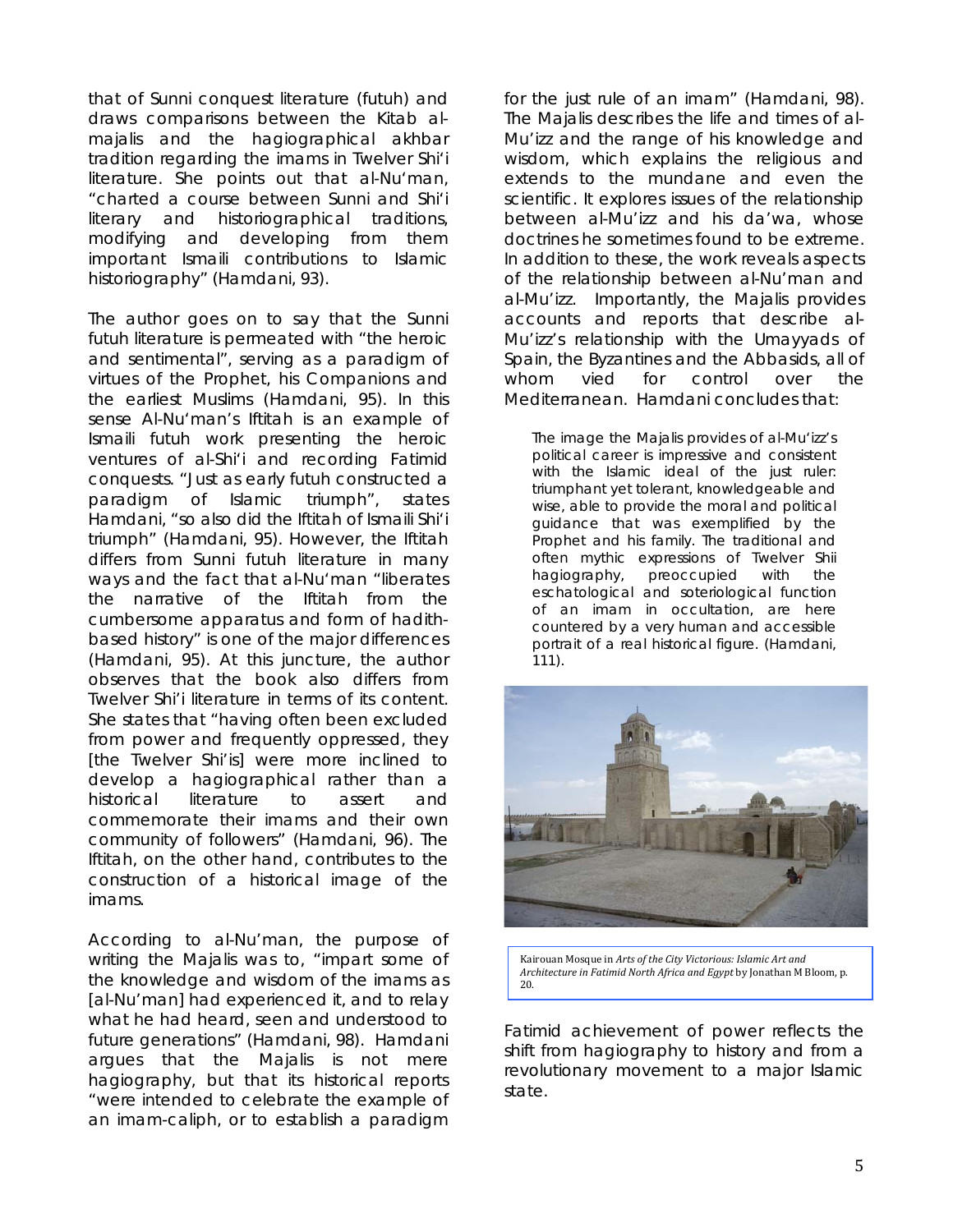## **The** *Zahiri* **Order**

The fifth chapter explores the theory of social order in al-Nu'man's *Kitab al-himma* and a treatise on governance in the *Kitab al-jihad,* which is the first volume of the *Da'a'im*. *Kitab al-himma* provides a blueprint for the ideological underpinnings that informed the relationship between the Fatimid imamcaliph and his subjects. It centres on obedience to the imam within a religiopolitical framework and discusses the responsibilities of different groups amongst the imam's subjects. The work also deals with the issues of protocol that governed behaviour in the presence of the imam during processions, banquets, special occasions, etc. Al--Nu'man composed the work because, "the imams had made themselves manifest" and it was "necessary for their followers to have a book that would tell them about what acts it was appropriate to perform out of respect and obedience" (Hamdani, 115).

The most significant aspect of the work is its articulation of a social order which does not give a privileged position to the Ismailis at the expense of a non-Ismaili majority. In fact, as Hamdani points out, al-Nu'man's purpose was to, "instruct all the followers and subjects of the state in the proper forms of obedience to the imam" (Hamdani, 116).

According to al-Nu'man, the imams are entitled to *amanat* (here: a tithe), deposits which God has decreed must be returned to their rightful owners (Q.4:58, 2:283, 8:27) (Hamdani, 116). *Amanat* are property owed to the imams, as part of God's bounty towards humankind, which the imams accept from people on behalf of God. This applies to non-Ismailis as well. "Situating the imam's rule within the *Sunna* of the Prophet", Hamdani states:

is an attempt to … redefine obedience, changing it from a matter of coercion into a religious act ('to obey the imam is to obey God and His Prophet'), so that in paying *amanat* even the non-follower acknowledges the imamate of the Fatimids. (Hamdani, 117).

Members of the Ismaili community additionally take the pledge (*mithaq*) of allegiance to the imam. Their obligations include informing the imam truthfully about themselves and seeking his intercession. Among many virtues, the true followers should cultivate patience, humility, forgiveness, forbearance and should demonstrate their solidarity with each other. Their status does not entitle them to preferential treatment nor to a more privileged status over non-Ismaili Muslims or even Jews and Christians, known as the *Ahl al-Dhimma* (the protected communities) (Hamdani, 121). This indicates that Ismailis and non-Ismailis held equal status before the state and is a clear indication of the departure from pre-Fatimid revolutionary Ismail ideals. "The move to consolidate the power and authority of the Fatimids obviously necessitated the identification of the interests of the state with those of non-Ismaili communities as well as their own constituency" (Hamdani, 121).

The relatives of the imam, the officers of the state and members of the *da'wa*  organization were not entitled to exemptions. They were held accountable and had to demonstrate complete obedience and loyalty to the imams. This kind of instruction in *Kitab al-himma* is further evidence of changes that took place.

Prior to the establishment of the Fatimid state, the Ismaili community defined itself as autonomous and distinct from others through mechanisms such as *dar al-hijra* ['the place of exile']. This autonomy was abandoned with the foundation of the state and as the boundaries, physical as well as religiopolitical, separating the Ismailis from others became obscured (Hamdani, 123).

The treatise on governance (called an *'ahd*) in the *Kitab al-jihad* similarly reflects the process of transformation from revolution to state and is analysed as such in the remaining parts of the chapter. Documents such as the *ahd* were a "blueprint for governance in those areas where governors had…[been] given increased powers of supervision and greater authority" (Hamdani,